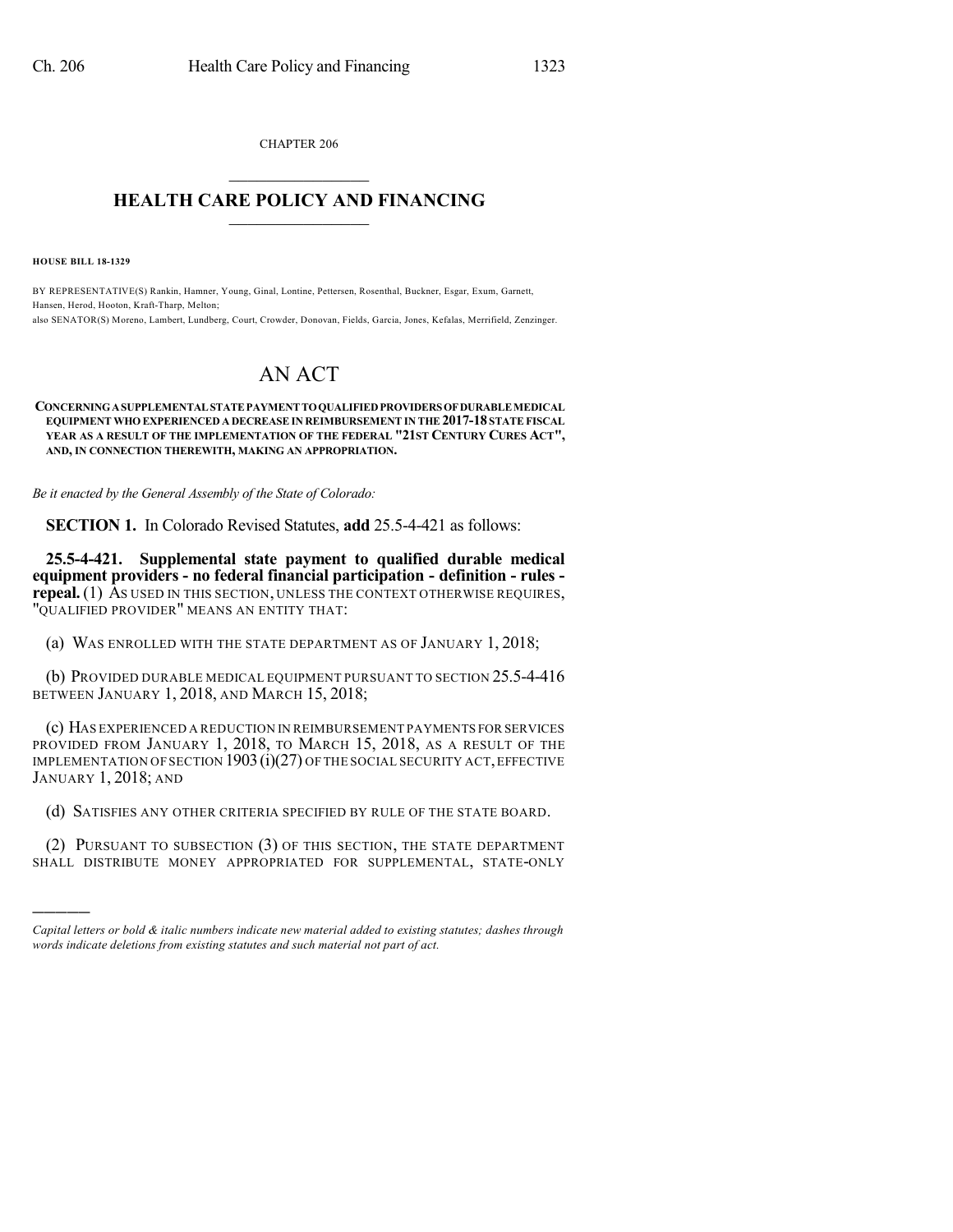## PAYMENTS TO QUALIFIED PROVIDERS.

(3)(a) THE STATE DEPARTMENT SHALL ALLOCATE THE MONEY APPROPRIATED FOR SUPPLEMENTAL PAYMENTS IN PROPORTION TO THE REDUCTION IN REIMBURSEMENT PAYMENTS RECEIVED BY THE QUALIFIED PROVIDERS AS A RESULT OF THE IMPLEMENTATION OF SECTION 1903 (i)(27) OF THE SOCIAL SECURITY ACT, EFFECTIVE JANUARY 1, 2018.

(b) SUBJECT TO SUBSECTION (1)(a) OF THIS SECTION, THE STATE DEPARTMENT SHALL DETERMINE THE SUPPLEMENTAL PAYMENT FOR EACH QUALIFIED PROVIDER BASED ON THE FOLLOWING FACTORS:

(I) THE DIFFERENCE BETWEEN THE AMOUNT THAT THE QUALIFIED PROVIDER WOULD HAVE RECEIVED UNDER THE COLORADO MEDICAID FEE SCHEDULE, EFFECTIVE DECEMBER 1, 2017, PRIOR TO THE IMPLEMENTATION OF SECTION 1903 (i)(27) OF THE SOCIAL SECURITY ACT, EFFECTIVE JANUARY 1, 2018, AND THE AMOUNT THE QUALIFIED PROVIDER RECEIVED UNDER THECOLORADO MEDICAID FEE SCHEDULE, EFFECTIVE JANUARY 1, 2018, FOR SERVICES PROVIDED FROM JANUARY 1, 2018, TO MARCH 15, 2018;

(II) THE SERVICES ACTUALLY PROVIDED BY EACH QUALIFIED PROVIDER UNDER THE MEDICAL ASSISTANCE PROGRAM FROM JANUARY 1, 2018, TO MARCH 15, 2018; AND

(III) AVAILABLE APPROPRIATIONS.

(4) (a) ONCE THE STATE DEPARTMENT HAS DETERMINED THE AMOUNT OF THE SUPPLEMENTAL PAYMENTS, THE STATE DEPARTMENT SHALL ALLOW QUALIFIED PROVIDERS TO EXAMINE THE CALCULATION OF THE PAYMENTS PRIOR TO FINALIZING THE DISTRIBUTION OF FUNDING AND SHALL CONSIDER FEEDBACK FROM QUALIFIED PROVIDERS PRIOR TO FINALIZING THE DISTRIBUTION. A QUALIFIED PROVIDER MAY REQUEST THAT THE STATE DEPARTMENT RECALCULATE THE SUPPLEMENTAL PAYMENT AMOUNT WITHIN THIRTY DAYS AFTER NOTIFICATION OF THE SUPPLEMENTAL PAYMENT AMOUNT.

(b) THE STATE DEPARTMENT SHALL DISTRIBUTE THE SUPPLEMENTAL PAYMENTS TO QUALIFIED PROVIDERS NO LATER THAN DECEMBER 31, 2018. ONCE PAYMENTS HAVE BEEN DISTRIBUTED, THE STATE DEPARTMENT SHALL NOT RECALCULATE OR RE-ESTIMATE THE PAYMENTS FOR THE PURPOSE OF CHANGING THE DISTRIBUTION. THE STATE DEPARTMENT MAY RECOVER PAYMENTS MADE TO A QUALIFIED PROVIDER PURSUANT TO THIS SECTION IF THE STATE DEPARTMENT DETERMINES THAT THE PAYMENTS WERE MATERIALLY AFFECTED BY FRAUDULENT CLAIMS SUBMISSIONS MADE BY THAT QUALIFIED PROVIDER UNDER THE MEDICAL ASSISTANCE PROGRAM.

(5) THE STATE BOARD SHALL ADOPT ANY RULES NECESSARY TO IMPLEMENT THIS SECTION.

(6) THIS SECTION IS REPEALED, EFFECTIVE JULY 1, 2019.

**SECTION 2. Appropriation.** For the 2017-18 state fiscal year, \$7,591,815 is appropriated to the department of health care policy and financing. This